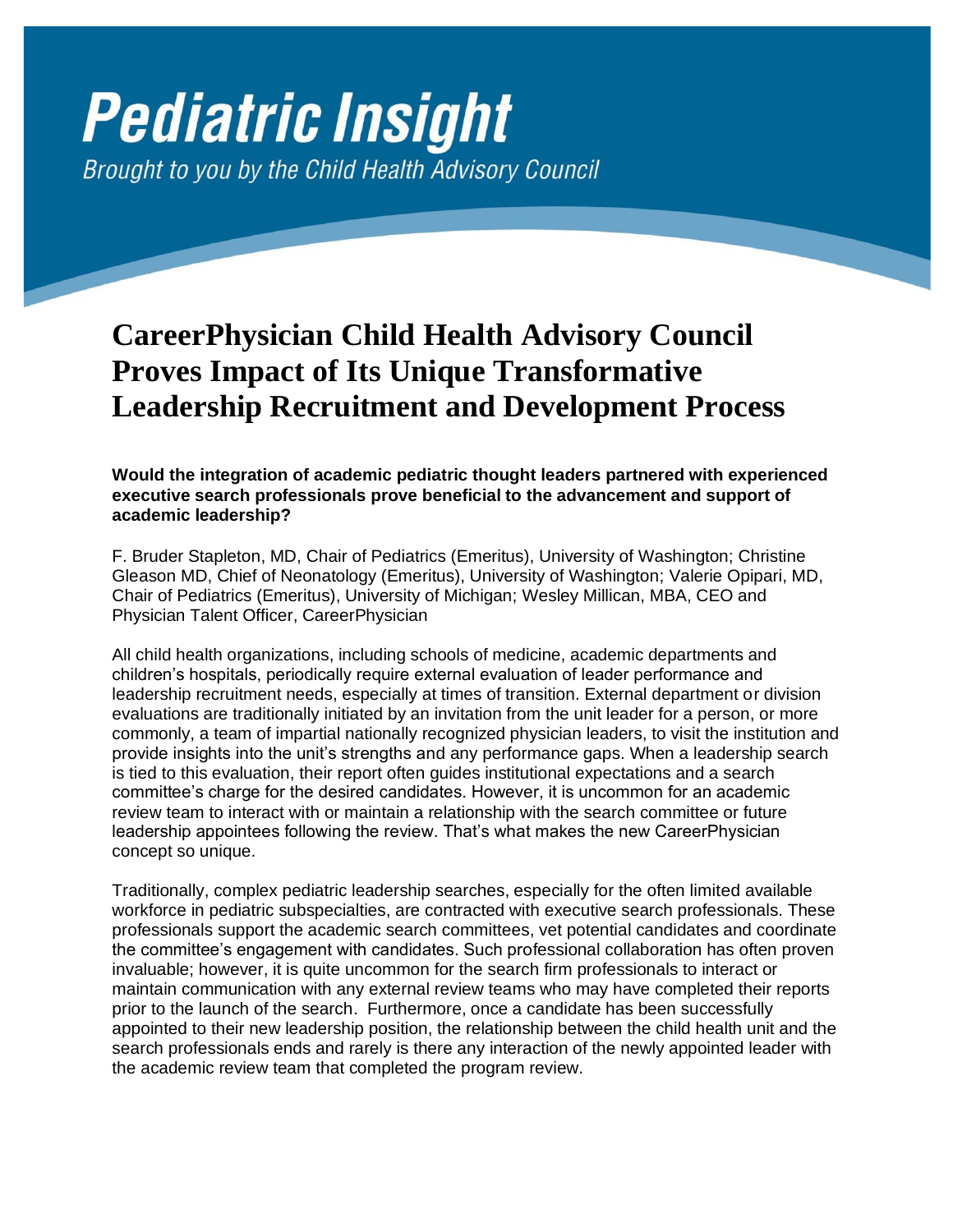All new academic leaders, regardless of past experience or level in an organization, face new challenges and situations that are unexpected and/or stressful. Many institutions provide some internal mentorship or coaching, as do a number of professional societies for newly appointed leaders including some specifically targeted to emerging pediatric leaders. While these are important and valuable resources, it is often difficult for a leader to find impartial peer advisors who are not potentially competing for resources at the department, school or national level. Moreover, individual advisor relationships often are not expected to be sustained over an extended time period. While professional coaches are sometimes engaged to provide support for new leaders, most often these professionals are focusing exclusively on leadership behaviors and lack personal experience in dealing with the complex issues facing academic leaders in their daily activities. Furthermore, peer advisors and professional coaches often lack insights into the leader's new home environment and available resources. The continuity of the Child Health Advisor's conducting an initial review through recruitment and appointment offers valuable coaching perspectives that might be unavailable to other advisors/coaches.

CareerPhysician has developed a novel concept of partnering experienced academic physician leaders with the resources of executive search and coaching professionals to accomplish the goal of supporting transformational leaders in child health. This concept grew from discussions between Wesley Millican and Dr. Bruder Stapleton concerning how experienced physician leaders could continue to contribute to the future of pediatrics following transitions from their senior leadership positions. From those discussions arose the concept of a partnership between business leaders and successful academic leaders who have been in the trenches and have confronted many of the challenges of academic pediatrics, including leadership and program deficit, program evaluation, advisement of a search firms, supporting candidates and providing post appointment counseling and coaching. CareerPhysician's process has effectively harnessed the full strength of thought leader engagement through the entirety of the leadership transition process and in doing so eliminated many of the deficits of traditional practices. As the concept evolved, an opportunity to work with an excellent pediatric department and children's hospital allowed us to test the idea of this unique approach to leadership recruitment and development. The following case study describes this experience and has encouraged us that this unique model may offer new approaches to academic pediatric institutions.

## **University of Oklahoma, Department of Pediatrics Case Study:**

The newly appointed department chair at the University of Oklahoma College of Medicine, Dr. Morris Gessouroun, was confronted with several significant leadership retirements and multiple division leadership vacancies at the same time that the academic health system was changing ownership. As the department chair and president of the children's hospital considered a strategic direction to advance the department and its leadership, Wesley Millican and CareerPhysician were engaged to coordinate an advisory team to evaluate the various division needs, advise the search committee and search professionals, support candidates during their recruitment and finally to serve as advisors/coaches after their appointment.

With leadership initiatives identified in neonatology, nephrology, hematology/oncology, endocrinology, critical care and pulmonary medicine, CareerPhysician then matched advisors based on specialty expertise and their experience as chiefs and chairs to preform independent reviews of the programs. Three of the reviews, endocrinology, nephrology and neonatology were able to be conducted concomitantly which proved to have added benefit as each reviewer added additional context to the reviews when they were presented to the department chair and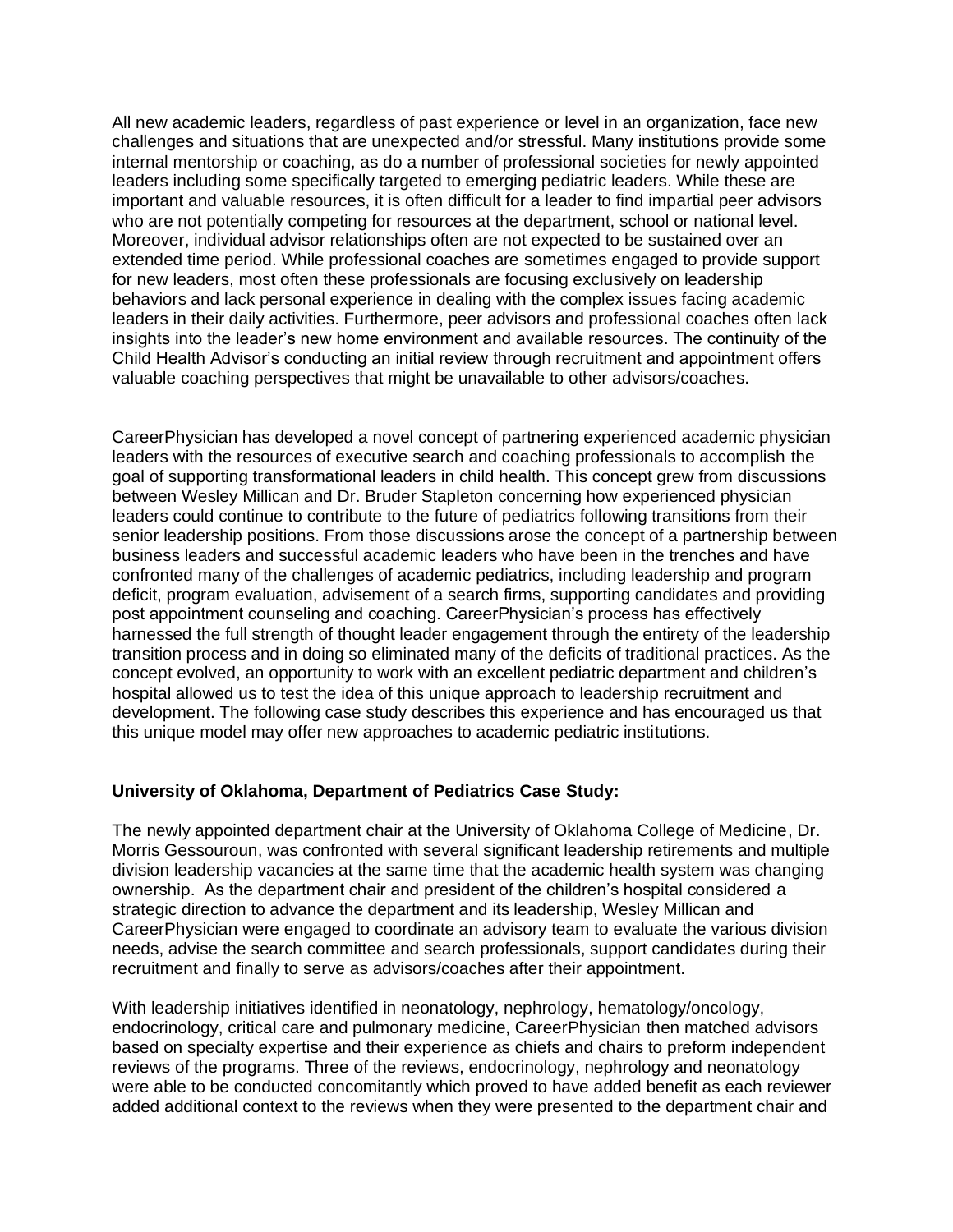hospital administration. Unique to the CareerPhysician process, the search executive was also present for the reviews and focused on search committee preparation and obtaining an appropriate sense of the culture so as to enhance candidate identification and engagement.

Division reviews included interviews with faculty, staff, fellows, the Department Chair and Hospital administration. A verbal report was provided on the second day and a written report to the Chair was submitted promptly in the form of a SWOT analysis. Each report was written with three goals: 1) Inform the search committee about the qualities and skills best suited for the division's leadership position 2) Advise the department and institution as to the resources required to support a successful the recruitment. 3) Provide cultural insight and advisement to the CareerPhysician search executive.

Following the advisors' visit, the department initiated formal searches utilizing Career Physician's Child Health executive search practice. The Council's Advisors provided support to the relevant search committee as well as expertise to the search professionals. Advisors suggested names of potential candidates to the committee and were available to candidates during the search process. In the recruitment of the neonatology division chief, the successful candidate was not one of those suggested by the Advisor; however, ongoing dialogue between the Advisor and the candidate during the search proved valuable to both the candidate and the department. The advisor was able to obtain candidate insights that proved crucial to the search. In addition, the new division chief found that the redacted SWOT Analysis completed by the Advisor provided useful direction in outlining the vision and resource plan necessary to address the clinical and academic priorities of the program. During the successful recruit for a nephrology chief, the Advisor identified three candidates who were actively pursued by the department's search committee. The successfully recruited nephrology division chief communicated with the Advisor during the search and following subsequent recruitment visits. The lead candidate was able to obtain feedback for their vision presentation and obtain guidance on potential resource plans and strategies to address concerns outlined in the SWOT analysis and vetted during the interview process.

Following the recruitment of the neonatology chief, numerous conversations continued between the advisor and the newly appointed chief that supported a successful transition to this new leadership position. Similar engagement is planned for the nephrology chief, endocrinology and hematology/oncology recruitments that are underway. All final negotiations between candidates and the chair were concluded with the advice of the CareerPhysician search professionals but did not include the external academic advisors.

During the engagement with the specialty advisors, the department chair and hospital chief executive developed a trusting relationship with the external academic advisors. After receiving the advisor reports, the chair requested a coaching relationship with one of the advisors. Several telephone calls were subsequently scheduled to discuss challenges during this unprecedented time. The chair, Dr. Gessouroun, comments, "Mr. Millican and the Child Health Advisory Council are instrumental partners in our search and leadership development initiatives. Through our partnership we have successfully completed department reviews, recruited transformational leaders and engaged in critical coaching initiatives, all of which have positioned our programs for many years of success. The strategic partnership and wisdom provided by CareerPhysician and the Child Health Advisory Council, during our times of transition, has provided invaluable support to new leaders and our organization as a whole. CareerPhysician's longstanding commitment to academic pediatrics and appreciation for our unique challenges is